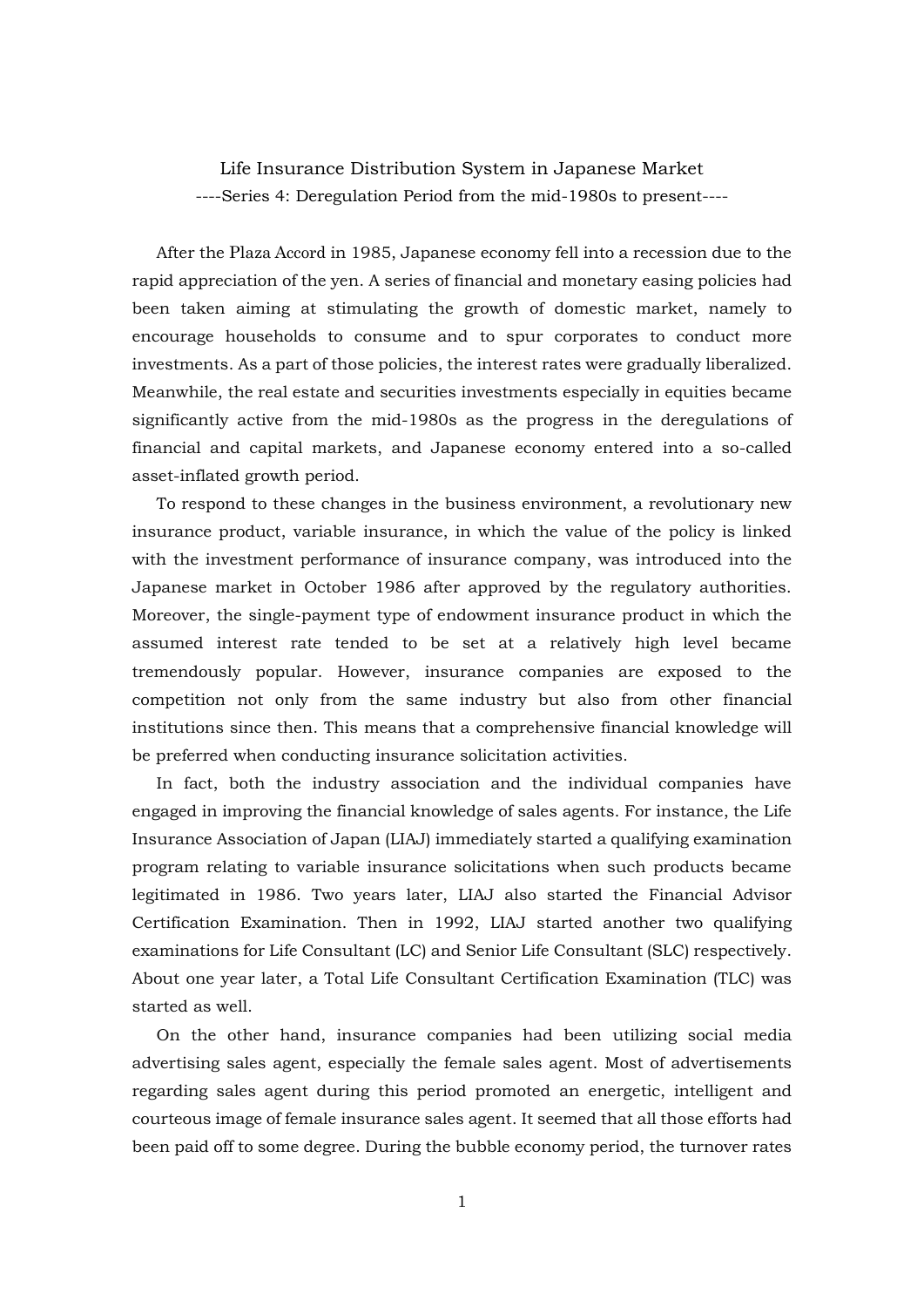of sales agents had been improved, and both the number of registered sales agent and active sales agent were in an upward trend.

However, the life insurance industry was significantly damaged as the severe economic conditions continued following the collapse of bubble economy in the

early 1990s. The number of new policies and the total value of policies in force had been following a downward trend from the mid-1990s to the mid-2000s. As countermeasures against the economic recession, the government promoted a further financial liberalization. Regarding the insurance industry, as a major part of



relaxation of regulations, the Insurance Business Act was revised in 1995 and became effective on April 1, 1996.

With respect to the life insurance distribution system, the main points of the Amended Insurance Business Act can be summarized as follows. Firstly, cross entry between life insurance business and non-life insurance business through subsidiaries in respective business fields has been permitted. As a result, in 1996, eleven non-life insurance companies entered into the life insurance market by establishing a subsidiary company. It is notable that the major distribution channels adopted by those newcomers are agency channels.

Secondly, the restrictions on the insurance policy design and the price setting have been relaxed by shifting from the authorization system to the registration system. This suggests that as a means of competition, the product differentiation including policy design and/or price becomes available. Thirdly, the entry into the third sector by the subsidiaries of life insurance companies and non-life insurance companies are permitted. This means the business handled by the insurance company will become more diversified, and therefore the sales agent with comprehensive financial knowledge will be more desirable for the insurance solicitation activities.

Moreover, the Amended Insurance Business Act allows insurance companies to utilize brokerage distribution system for insurance solicitations. Also, the financial institutions such as securities companies and banks are allowed to conduct insurance solicitations by the Amended Act. In fact, the deregulation for securities companies was promoted in December 1998, while that for banks was implemented in phases during the period from April 2001 to December 2007.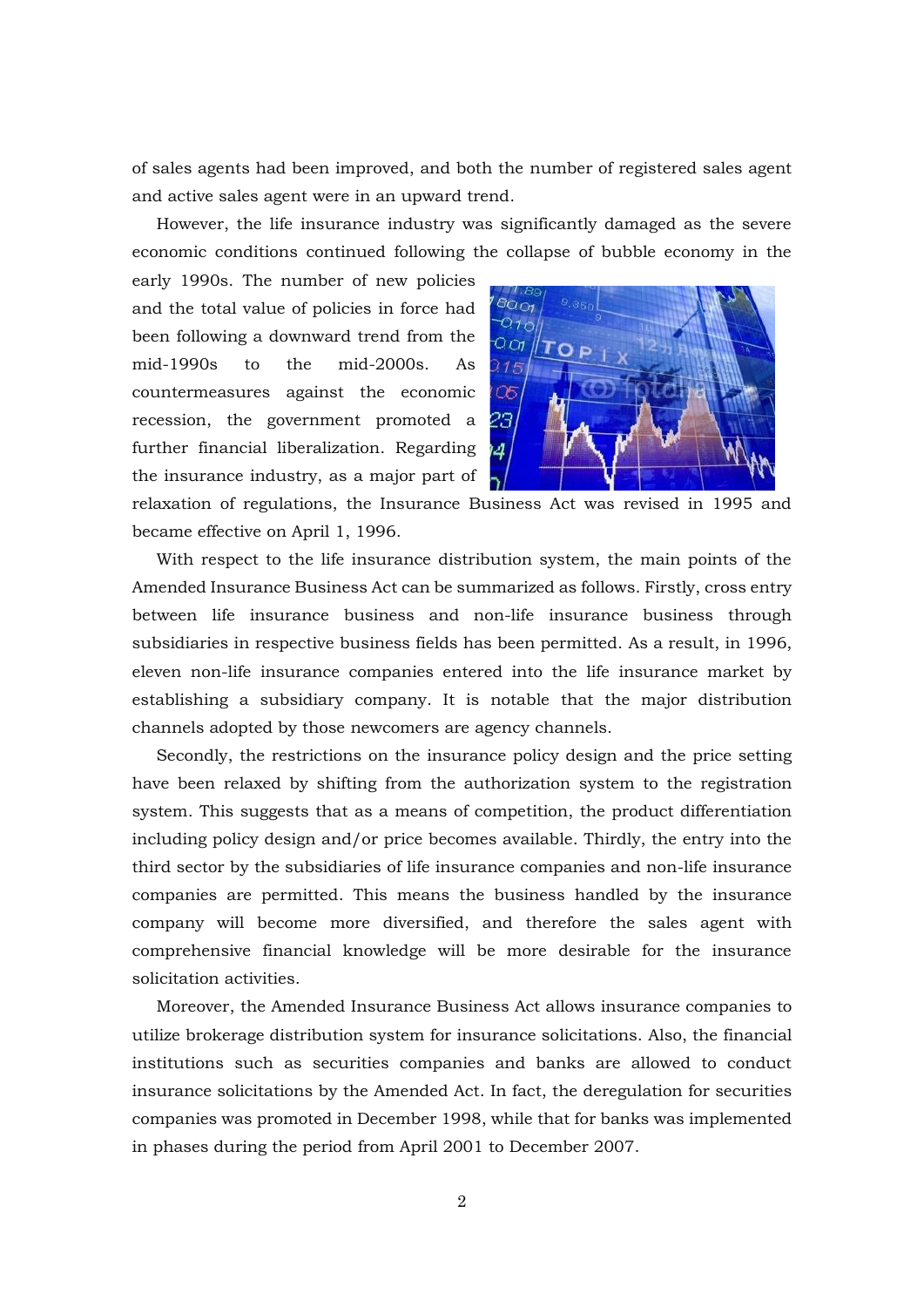Furthermore, as the progress in IT technology, the internet has become a new sales channel for all types of insurance products. In addition, two life insurance companies specializing in online direct sales, namely *AXA Direct Life Japan* and *LIFENET Insurance Company*, were established in April and May 2008, respectively.

In the meantime, some notable issues which undermine the creditability of insurance industry occurred as the progress of the liberalization. The first issue is the bankruptcy of life insurance companies. During the period from 1997 to 2001, seven domestic life insurance companies including Chiyoda Life which has a long history and used to be one of the Big Five companies in the prewar period went bankrupt. Although the causes of those bankruptcies were various, their emergence was an enormous shock for the interested parties especially the policyholders if considering the fact that there had been no insurance companies going bankrupt in the post-war period which was assured by a so-called convoy system in which the government provides every possible help and support to prevent insurance companies from the bankruptcies.

Another issue is the frequent occurrence of improper claims payments such as payment leakage and non-payment from 2005 on. This issue can be largely attributed to the product diversification of insurance companies as the progress of



The Improper Claims Payments during 2001-2010 Reached 113.6 billion JPY. Source: Asahi Shimbun, Dec 17, 2011.

liberalization. In particular, products provided by insurance companies have become increasingly diverse and more complex after the Amend Act allows insurance companies to gain competitive advantages through strategic pricing and product differentiation. Also, the approval of cross entry between the life and non-life insurance sectors, and the entry into the third sector has undoubtedly facilitated the diversity and complexity of insurance products

as well. Under such circumstances, the education and training of human resources especially the sales force has become an urgent issue. Nevertheless, the insurance companies seemed to have lagged in responding to it.

On the other hand, the public insurance systems such as pension, health and medical care have been confronted with a serious situation where the Japanese